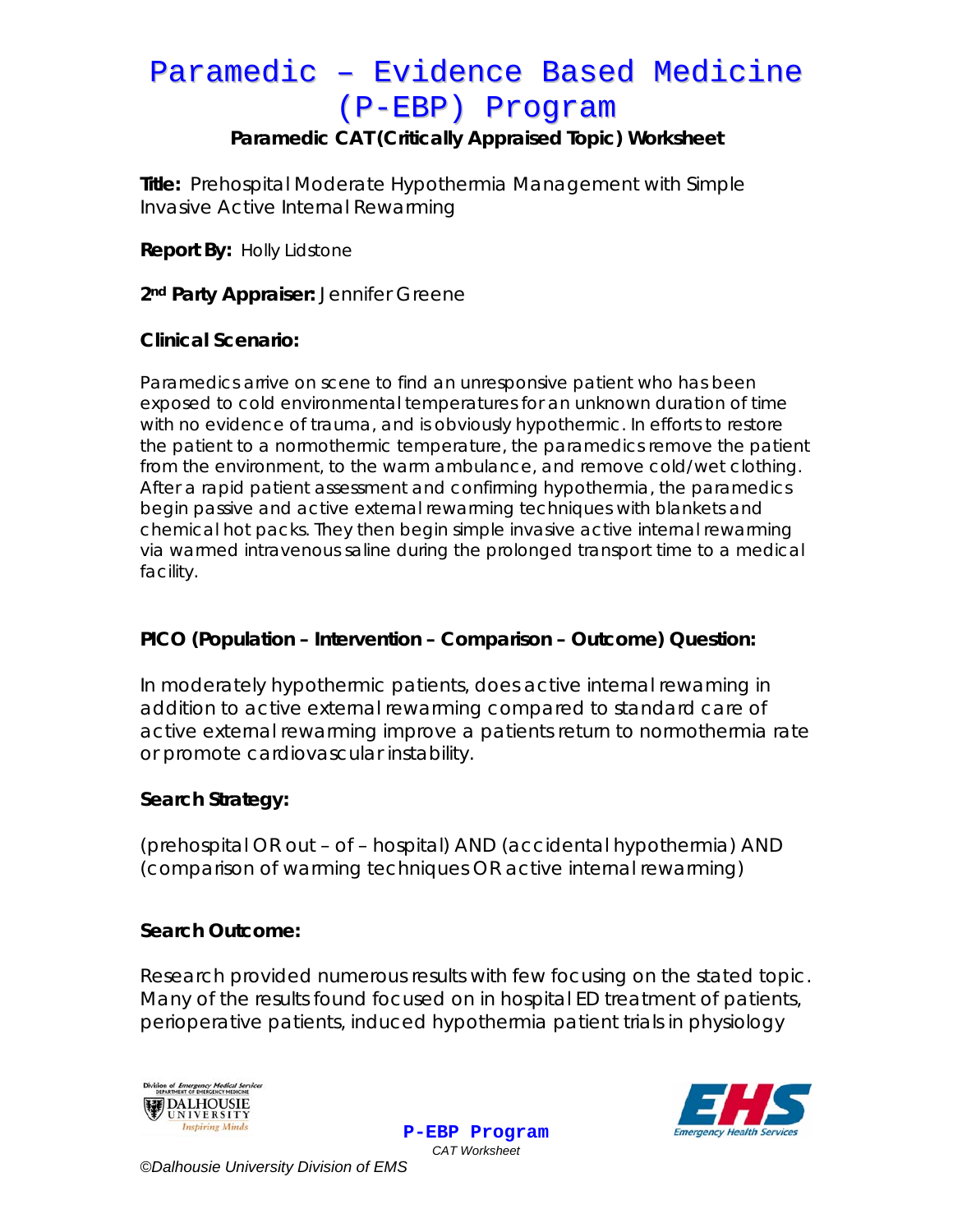labs, traumatic hypothermia, and rewarming trials with animals. Majority of the research found was not recent, rather aged.

#### **Relevant Papers:**

| AUTHOR,<br><b>DATE</b> | POPULATION:<br>SAMPLE<br><b>CHARACTERISTICS</b>                                                                    | <b>DESIGN</b><br>(LOE)                        | <b>OUTCOMES</b>                                 | <b>RESULTS</b>                                                                                                                                                                                                                                                                                                                                         | STRENGTHS/<br>WEAKNESSES                                                                                                                                                                                           |
|------------------------|--------------------------------------------------------------------------------------------------------------------|-----------------------------------------------|-------------------------------------------------|--------------------------------------------------------------------------------------------------------------------------------------------------------------------------------------------------------------------------------------------------------------------------------------------------------------------------------------------------------|--------------------------------------------------------------------------------------------------------------------------------------------------------------------------------------------------------------------|
| D. Watts               | 134 traumatic<br>hypothermic<br>prehospital<br>patients                                                            | Randomized<br>Prospective<br>LOE <sub>1</sub> | increase in<br>body temp<br>during<br>transport | hot pack<br>rewarming<br>showed a mean<br>increase in body<br>temperature<br>during transport<br>$(+1.36$ degrees C)<br>no intervention,<br>passive<br>rewarming,<br>reflective blankets,<br>warmed IV fluids,<br>warmed IV fluid<br>plus reflective<br>blanket showed a<br>mean decrease in<br>temperature<br>during transport<br>$(-0.34$ degrees C) | + based pre<br>hospital with<br>ground/air<br>ALS<br>-administered<br>warmed IV<br>fluid results<br>grouped with<br>various other<br>results to<br>obtain a<br>mean<br>outcome.<br>-based on<br>trauma<br>patients |
| C.<br>Shields          | 16 patients who<br>presented with<br>accidental<br>hypothermia with<br>a core<br>temperature of<br>less than 32 C. | prospective                                   | Rate of<br>rewarming                            | patients had a<br>mean rewarming<br>rate of 1.16<br>degrees C/hr                                                                                                                                                                                                                                                                                       | - could have<br>used a larger<br>patient<br>sample size<br>- based on<br>patients in<br>Hospital<br>-study<br>completed<br>>10 years<br>ago.                                                                       |

**Comments:** 





**P-EBP Program** *CAT Worksheet* 

*©Dalhousie University Division of EMS*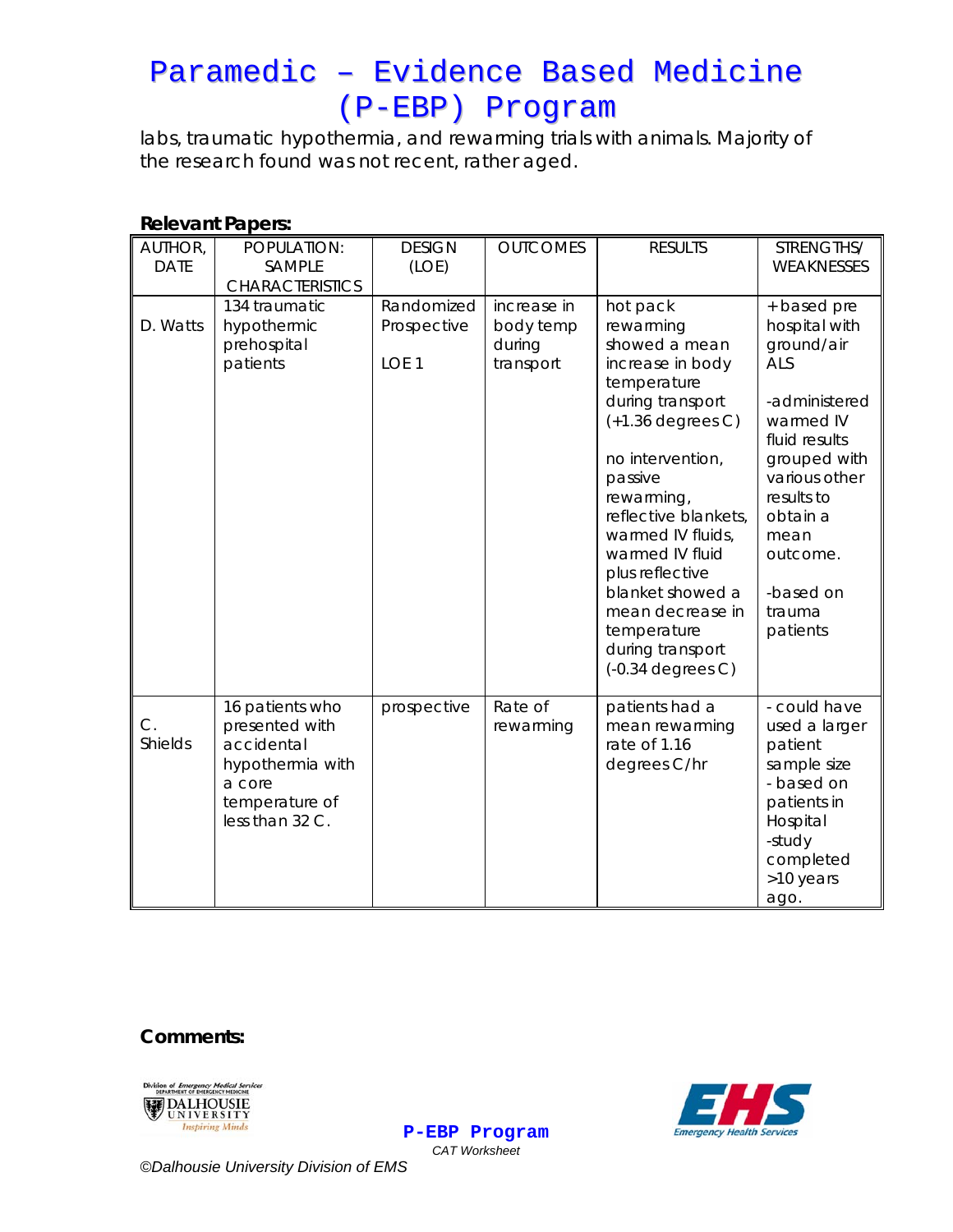Rural/Northern EMS clinicians with higher probability of prolonged transport times and management of patients with cold environment exposure can possibly better manage moderately hypothermic patients instead of deferring internal active rewarming. Further studies, equipment (fluid warmers), and education in addition to standard care of passive and active external rewarming (exposing, blankets, chemical hot packs) could aid patient care and outcome.

Closely related studies in controlled situations (in hospital) show that optimal simple invasive internal rewarming raises patient internal temperature at a faster rate than active external rewarming alone, with low incidence of cold blood shunting to the core when initiated appropriately.

### **Consider:** *Why would you NOT change practice, based on this article?*

Based on research findings within the referenced articles, further studies by prehospital clinicians are needed to determine efficient modes of warming IV fluids and management of moderate hypothermic patients with the warmed fluids. Further education for prehospital clinicians concerning safe rewarming rates, while maintaining cardiovascular stability and providing physiological support is also necessary. Due to the lack of relevant information found, current practice should remain to prevent inconsistent or harmful patient care.

### **Clinical Bottom Line:**

Currently prehospital hypothermia management is focused on preventing further heat loss and physiological cold stress, not on rewarming the patient.

Further study is needed to evaluate a prehospital process of warming with initiation of warmed IV saline in management of accidental moderate hypothermia. The out of hospital management benefits, hazards and patient outcome also requires further studies.

**P-EBP Program**





*CAT Worksheet ©Dalhousie University Division of EMS*